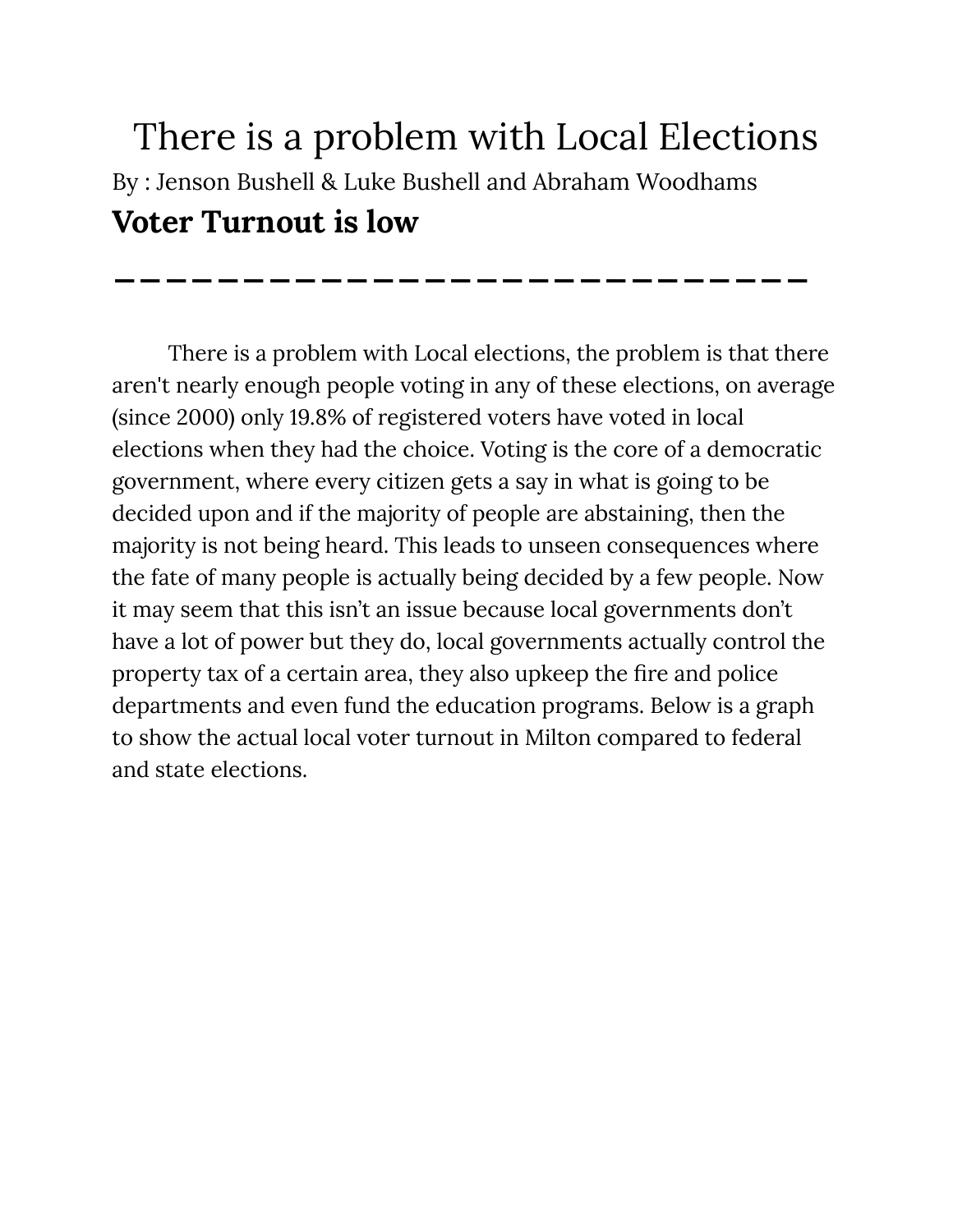

## **Where and When to vote**

Where and when you vote depends on the precinct you live in, Below is a map of all the precincts in Milton, (Visit Townofmilton.org for more info).

**\_\_\_\_\_\_\_\_\_\_\_\_\_\_\_\_\_\_\_\_\_\_\_\_\_\_\_**

And each precinct has its own voting "area" As listed below, and if you would like to vote and aren't registered yet just go to [www.sec.state.ma.us/OVR/,](http://www.sec.state.ma.us/OVR/) which is an easily accessible online voter registration system.

\_\_\_\_\_\_\_\_\_\_\_\_\_\_\_\_\_\_\_\_\_\_\_

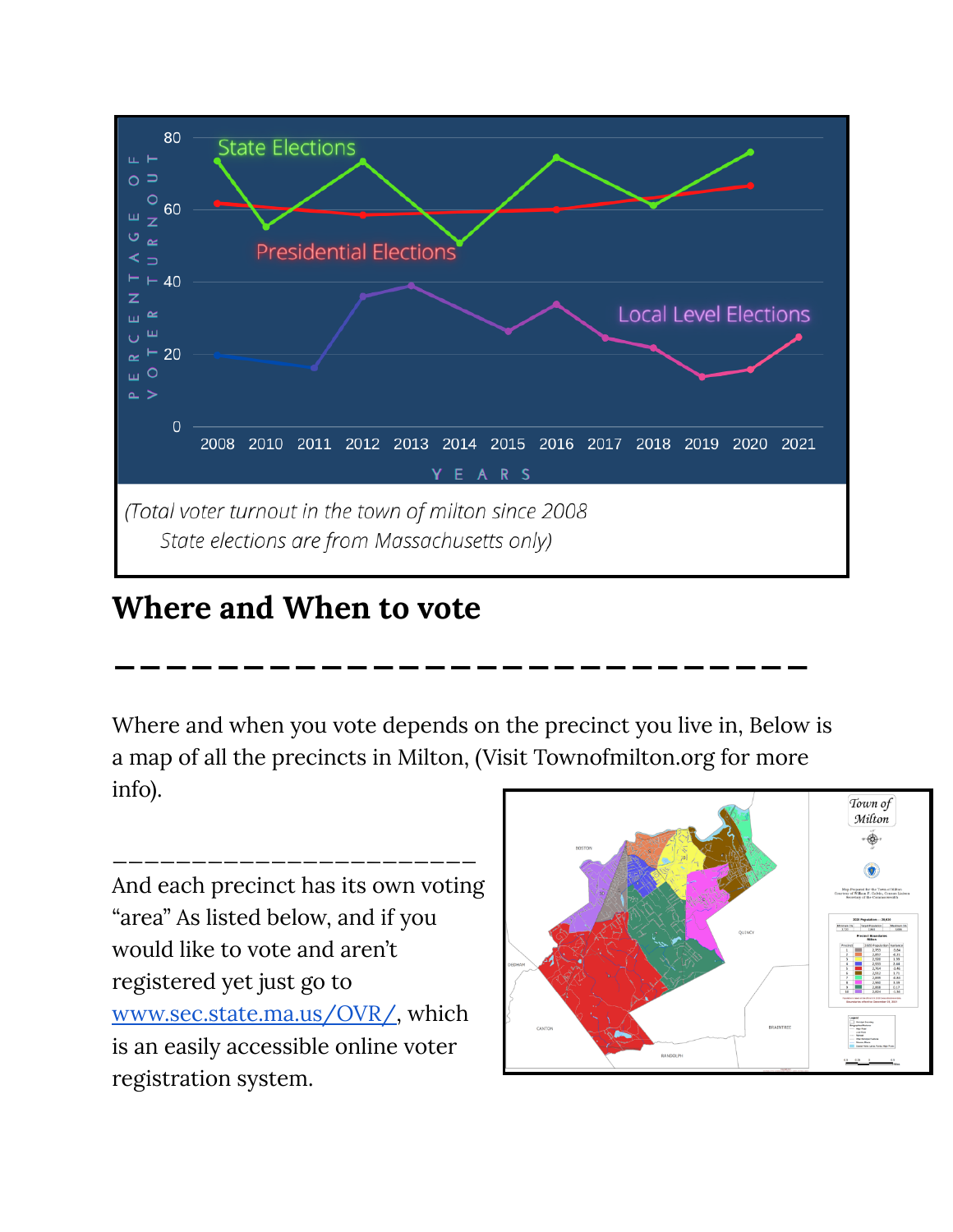|         | Precinct 1                       |
|---------|----------------------------------|
| $\circ$ |                                  |
|         | Tucker School, 181 Blue Hills    |
|         | Parkway                          |
| $\circ$ | Precinct 2                       |
|         | Milton Senior Center, 10 Walnut  |
|         | <b>Street</b>                    |
| $\circ$ | Precinct 3                       |
|         | <b>Cunningham Park Community</b> |
|         | Center, 75 Edge Hill Road        |
| $\circ$ | Precinct 4                       |
|         | Milton Senior Center, 10 Walnut  |
|         | <b>Street</b>                    |
| $\circ$ | Precinct 4A                      |
|         | Milton Senior Center, 10 Walnut  |
|         | <b>Street</b>                    |
| $\circ$ | Precinct 5                       |
|         | Copeland Field House-Milton High |
|         | School, 25 Gile Road             |
| $\circ$ | Precinct 6                       |
|         | Cunningham School 44 Edge Hill   |
|         | Road                             |
| $\circ$ | <b>Precinct 7</b>                |
|         | <b>Cunningham Park Community</b> |
|         | Center, 75 Edge Hill Road        |
| $\circ$ | Precinct 8                       |
|         | Cunningham School 44 Edge Hill   |
|         | Road                             |
| $\circ$ | Precinct 9                       |
|         | Copeland Field House-Milton High |
|         | School, 25 Gile Road             |
| $\circ$ | Precinct 10                      |
|         | Tucker School, 181 Blue Hills    |
|         | Parkway                          |